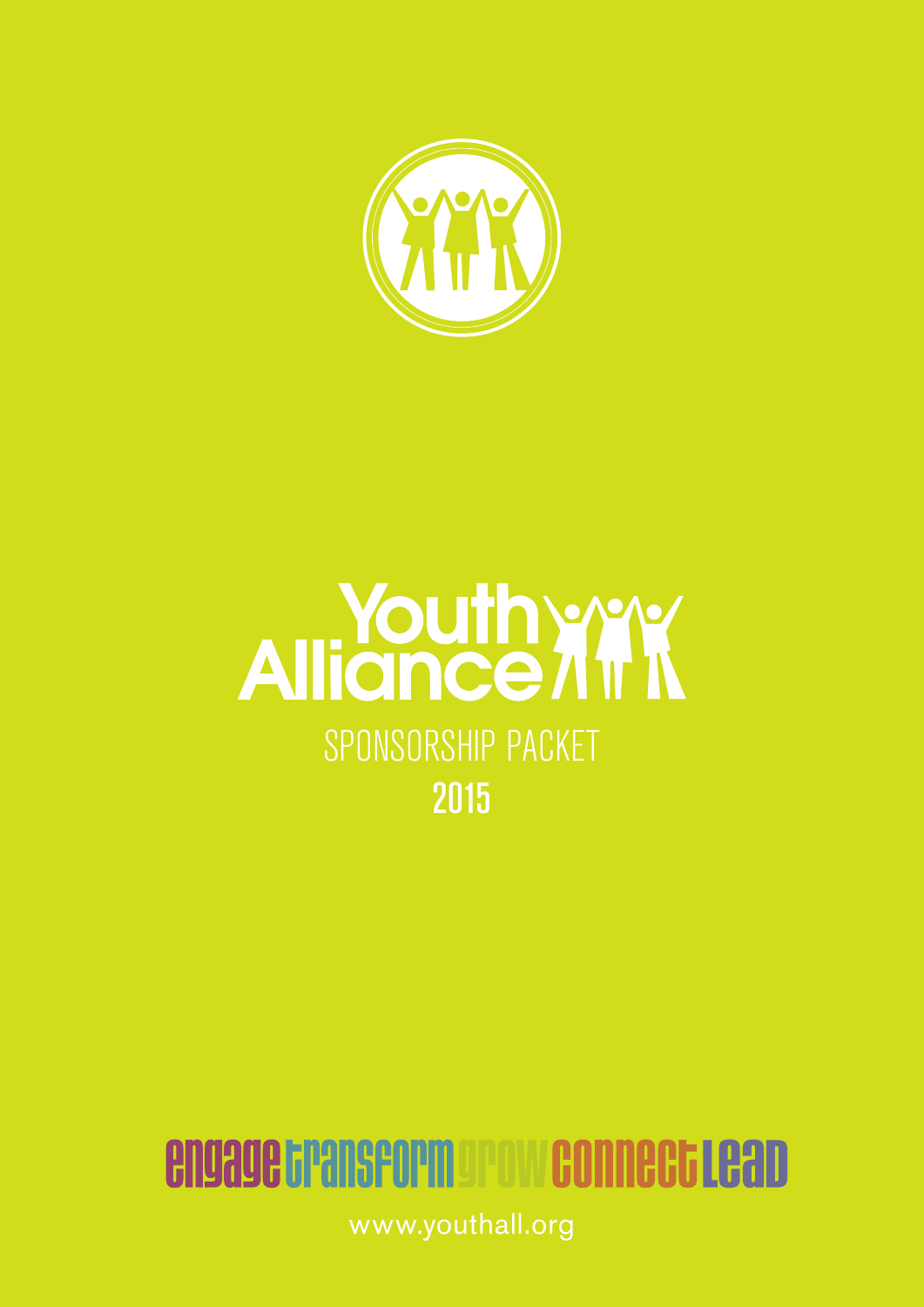### **OVERVIEW**



#### **WEBSITE**



### FACEBOOK



### TWITTER



### **NEWSLETTER**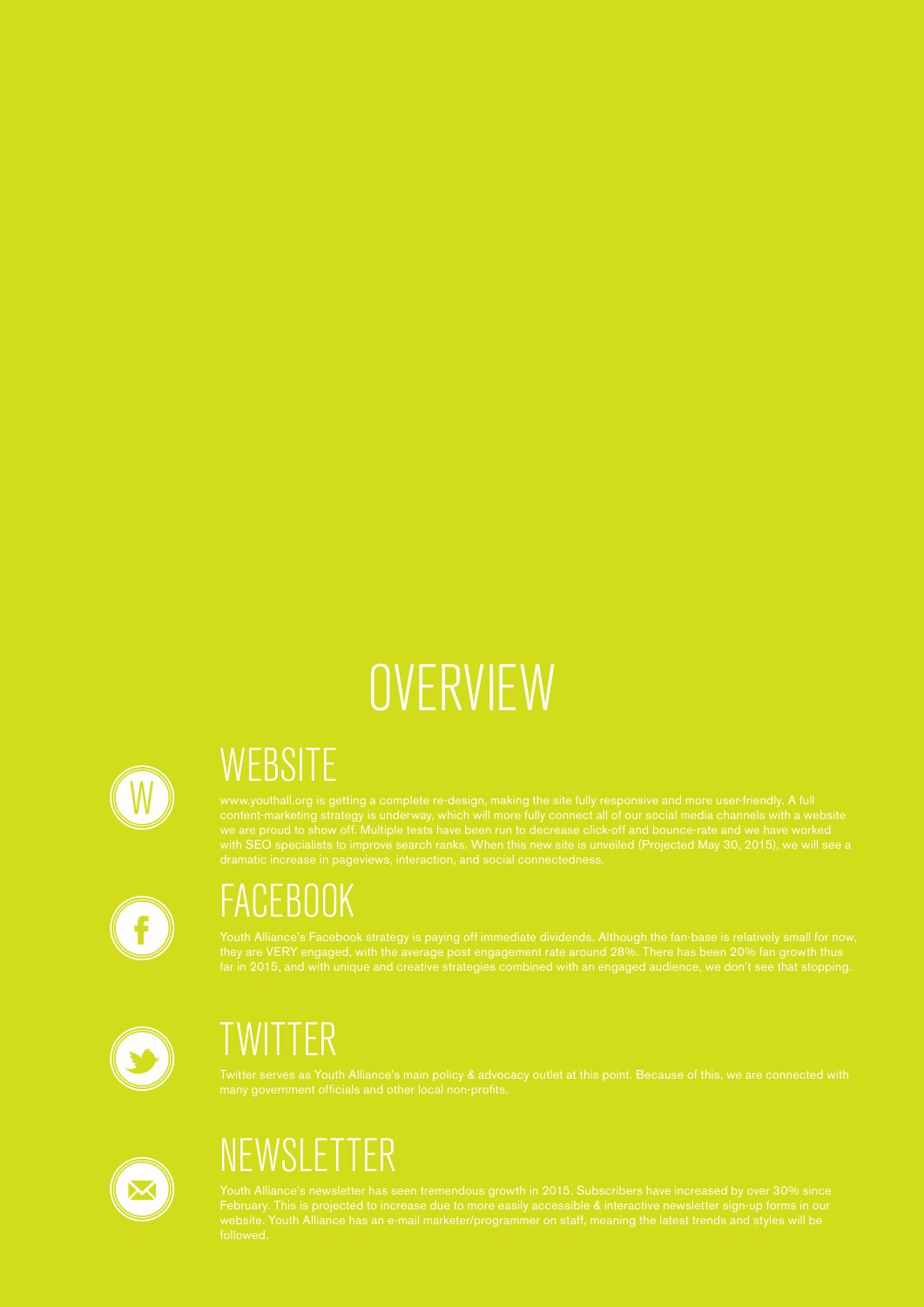# **Alliance ATT**

The Youth Alliance (YA) is a 501 (c)(3) nonprofit that strives to create thriving and equitable communities through comprehensive, innovative and culturally relevant services that equip youth and families to become change agents in their own lives and in their community. The agency was founded in 1995 and began as a grassroots effort of committed volunteers and has evolved into an agency that benefits over 6,000 children, youth, and their families each year.

Our **VISION** is to empower youth as leaders who contribute to the social and economic betterment of their community.

Our **MISSION** is to provide innovative and culturally relevant services that strengthen and enrich youth, families, and the community.

### Commitment to Sponsors ATK

We value our partnerships with major corporate and individual donors and will serve as good stewards of your generous investment. We are committed to delivering valuable benefits to each Youth Alliance sponsor. We are furthermore committed to providing the best sponsorship experience possible and can customize sponsorships to meet specific marketing objectives and to enhance your partnership with Youth Alliance.

### Previous Sponsors XXX

K&S Properties, Rosso's Furniture, Buckles-Smith, Brent Redmond Transportation, Heritage Bank, Heinzen Manufacturing, Erin Daughenbaugh Productions, De-Lorrin Construction, The Health Trust, Alta Vista Solutions, Filice Insurance Agency, Gilroy Family Medical Group, Guerra Nut Shelling Company, ACE Hardware, Chicago Title, The Guaracha Family, Hazel Hawkins Memorial Hospital, Art4Change, Schipper Design +, Dr. Bas Wafelbakker D.M.D.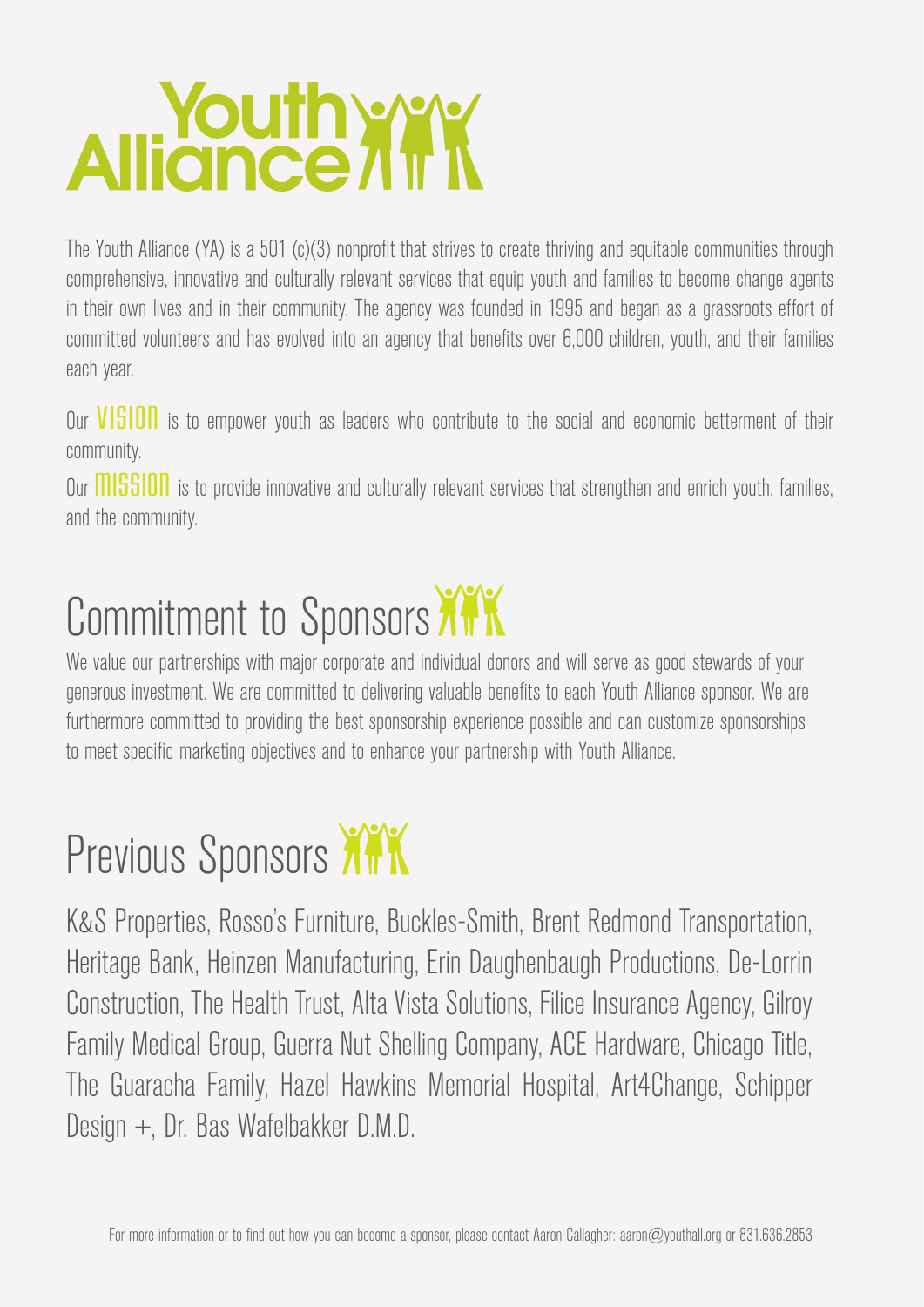



PEOPLE<br>ENGAGED <del>-</del>

ENGAGEMENT Youth Alliance is committed to creating well-designed, informative & engaging content on Facebook.<br>ENGAGEMENT Engagement rates have increased at a tremendous rate since our new Social Media plan was put into eff Engagement rates have increased at a tremendous rate since our new Social Media plan was put into effect.

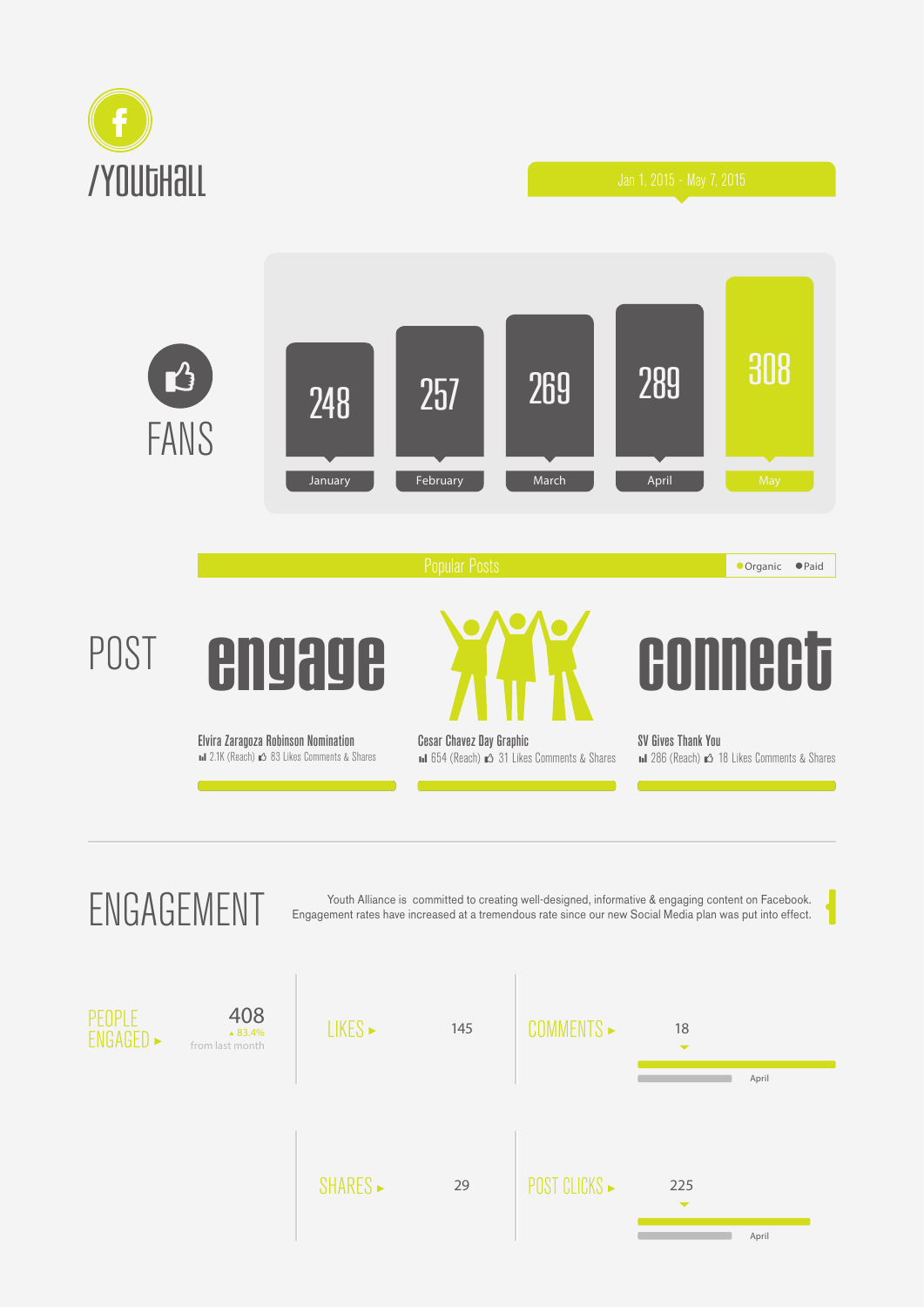

Communications & Fund Development Specialist has been aggressively expanding social & traditional communications networks.



#### SV Gives 2015

Subscribers

|                       |                                                | OPENED >       | 28.6%  | CLICKED<br>A LINK $\blacktriangleright$ | 2.2% |
|-----------------------|------------------------------------------------|----------------|--------|-----------------------------------------|------|
|                       | $+1.5%$<br>712<br>subscribers<br>⊙ May 5, 2015 | UNSUBSCRIBED > | 0%     |                                         |      |
| April 2015 Newsletter |                                                | OPENED >       | 33.4 % | CLICKED<br>$\Lambda$ I INI $V$          | 3.5% |

752 subscribers } Apr 28, 2015

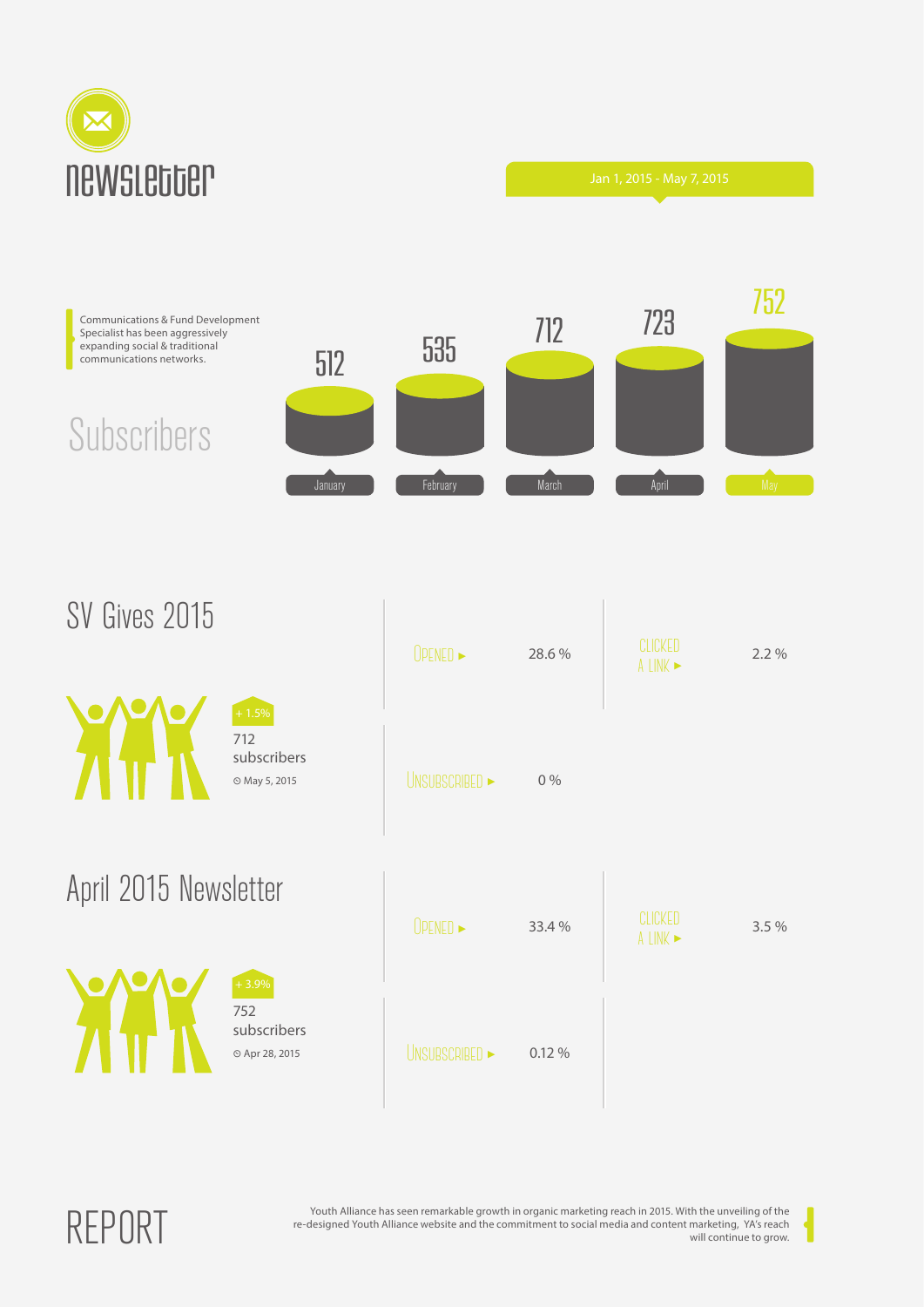## **CHANGE MAKERS AWARD DINNER**<br>Cocktails & Mariachi | Dinner & Auction | Music & Dancing

FORTINO WINERY May 30, 2015 | 5:30 PM

### PLATINUM SPONSOR - \$2500

• Presented by status on Youth Alliance website

 $\ddot{2}$ 

- Extensive publicity via traditional and social media platforms before and after event
- Presented by status in media placement and e-blasts
- Name & Logo Placement throughout reception
- **Event Program Recognition**
- Sponsor mention by Emcee
- 10 tickets in prime location and table sponsorship
- Acknowledgement on Thank You Sign

- Extensive publicity via traditional and social media platforms before and after event
- 10 tickets in prime location and table sponsorship
- Acknowledgement on Thank You Sign
- In media placement and e-blasts
- **Event Program Recognition**
- Sponsor mention by Emcee

- on Youth Alliance website
- Publicity via traditional and social media platforms before and after event
- Event Program Recognition
- 4 tickets and table sponsorship

### WINE RAFFLE SPONSOR

- 
- Logo on display at individual station
- 

### SILVER SPONSOR - \$750 BRONZE SPONSOR - \$350

- on Youth Alliance website
- Publicity via traditional and social media platforms before and after event
- **Event Program Recognition**
- 2 tickets

### KEY STATS

- 150 person event
- 95% of attendees live in San Benito or South Santa Clara County
- Business Leaders, Local Government, Community Leaders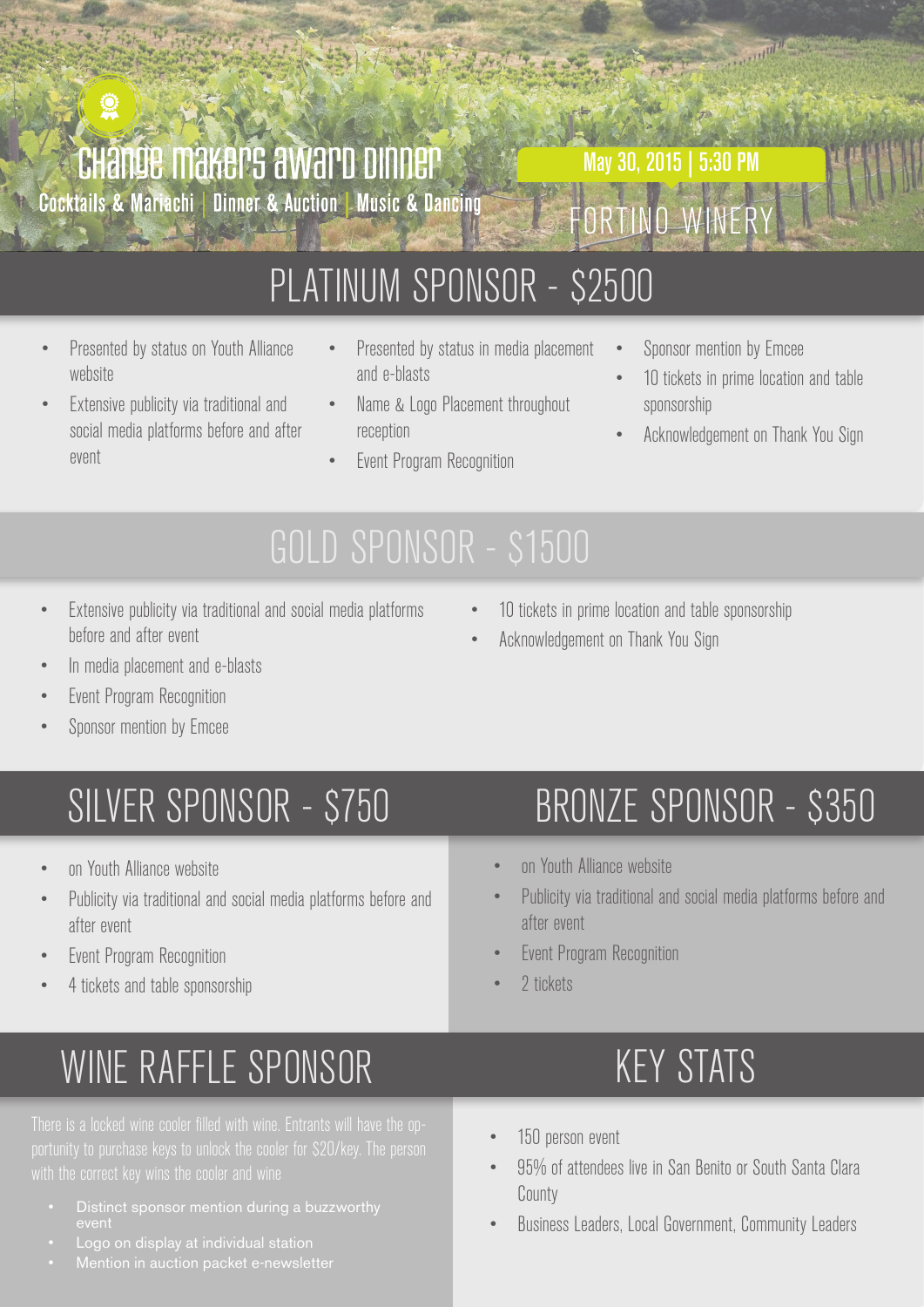## Thank You for your interest in Youth Alliance sponsorship opportunities.

Advertising placement, public relations exposure, community affairs outreach and event sponsorships are all available through partnerships with Youth Alliance.

We are committed to finding a sponsorship opportunity that fits your needs and budget and will work with you every step of the way to achieve your goals.

If you are interested in future sponsorship opportunities, including our 2016 Gala, please contact Diane Ortiz or Aaron Callagher to discuss these upcoming events

#### Diane Ortiz

Executive Director 831.636.2853 diane@youthall.org

#### Aaron Callagher

Communications & Development Specialist 831.636.2853 aaron@youthall.org